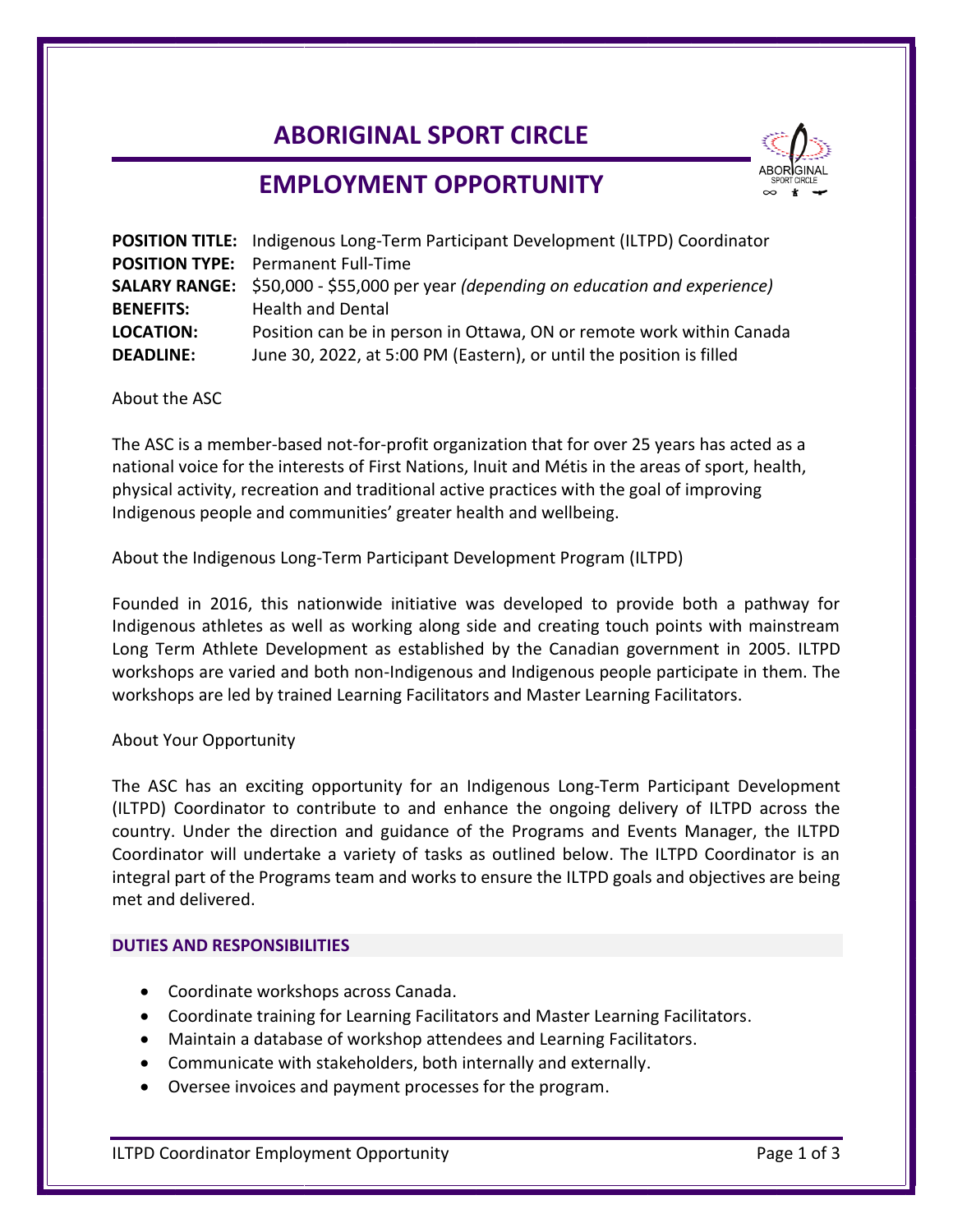- Developing communication and promotional material.
- Coordinating workshop and training logistics; including but not limited to travel, accommodations, venues, catering, and material preparation.
- Assist with the development and implementation of program transition plan.
- Ongoing review and maintenance of ILTPD programming and materials.
- Ensuring quality assurance across all deliveries, through partnership feedback, surveys, and assessment reports.
- Prepare and/or contribute to reports and updates to Management at the ASC and partner, as well as help prepare and contribute reports for ASC members, ASC Board of Directors, government officials and general public.
- Any other duties as assigned that may be required from time-to-time for smooth operations.

## **KNOWLEDGE, SKILLS AND ABILITIES**

- Post-secondary diploma/degree in Sport Management **OR** equivalent combination of education and work experience.
- Knowledge and understanding of Long-term Development for athletes and participants in sport.
- Previous 3-years' experience in an equivalent administrative or engagement, educational workshop coordination leadership role.
- Working knowledge of the Windows operating system.
- Proven knowledge and understanding of computer software such as Microsoft 365 (Outlook, Word, PowerPoint, Excel, Teams, SharePoint, OneDrive), Adobe, Zoom, etc.
- Excellent oral and written communication skills.
- Organized with the ability to prioritize.
- Strong relationship management skills; ability to positively interact with a wide range of internal and external stakeholders.
- Ability to travel occasionally within Canada.
- Personable, positive and a team player with a strong work ethic.
- Pragmatic approach to problem solving and ability to use initiative where appropriate.
- Outstanding written and verbal communication in English. (*see assets below, re: second languages)*
- Strong attention to detail and low rate of error in all work, such as written reports, financial and schedules.

### **ASSETS**

- Ability to communicate in French or regionally-used Indigenous language.
- Experience working in Education and Engagement.
- Experience working in a virtual environment.
- Experience in Indigenous sport or community development sector.
- Experience working with project management tools.

ILTPD Coordinator Employment Opportunity **Page 2 of 3** Page 2 of 3